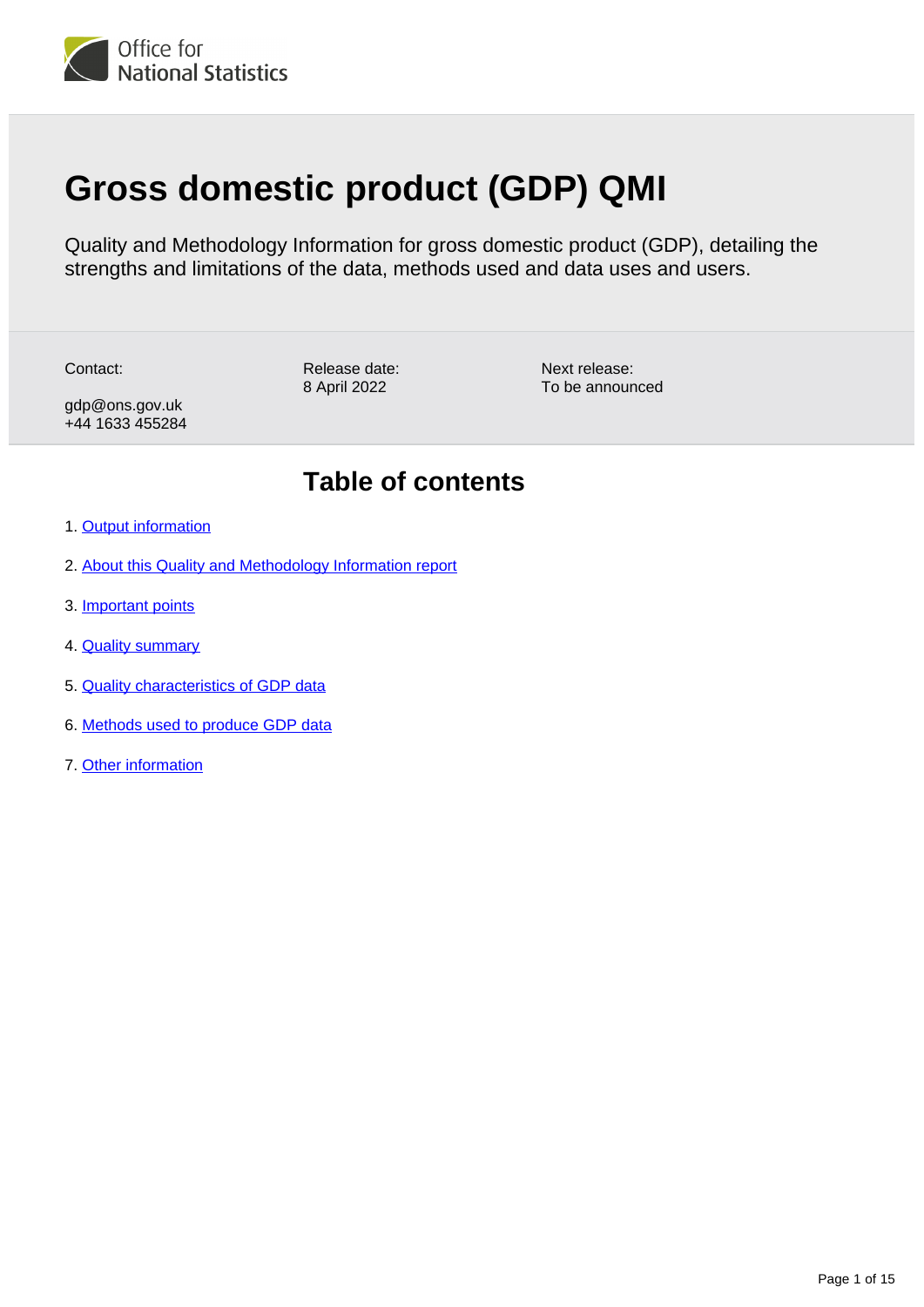## <span id="page-1-0"></span>**1 . Output information**

- National Statistics: yes
- Frequency: monthly, quarterly and annual
- How compiled: sample-based surveys and administrative source; further information on surveys and administrative sources can be found in **Methods used to produce gross domestic product (GDP)** data
- Geographic coverage: UK
- Last revised: 8 April 2022

## <span id="page-1-1"></span>**2 . About this Quality and Methodology Information report**

This quality and methodology report contains information on the quality characteristics of the data (including the European Statistical System five dimensions of quality) as well as the methods used to create it.

The information in this report will help you to:

- understand the strengths and limitations of the data
- learn about existing uses and users of the data
- understand the methods used to create the data
- help you to decide suitable uses for the data
- reduce the risk of misusing data

## <span id="page-1-2"></span>**3 . Important points**

- Gross domestic product (GDP) measures total domestic economic activity.
- GDP estimates use three approaches: output, expenditure and income.
- Data for GDP estimates are sourced from survey and administrative sources, which are used in the compilation of individual components of GDP.
- Data are available and comparable on an annual basis dating back to 1948, on a quarterly basis dating back to 1955 and on a monthly basis dating back to 1997.

## <span id="page-1-3"></span>**4 . Quality summary**

#### **Overview**

Gross domestic product (GDP) measures total domestic economic activity and can be measured in three different ways: the output approach, the expenditure approach and the income approach.

GDP estimates are produced monthly, quarterly and annually: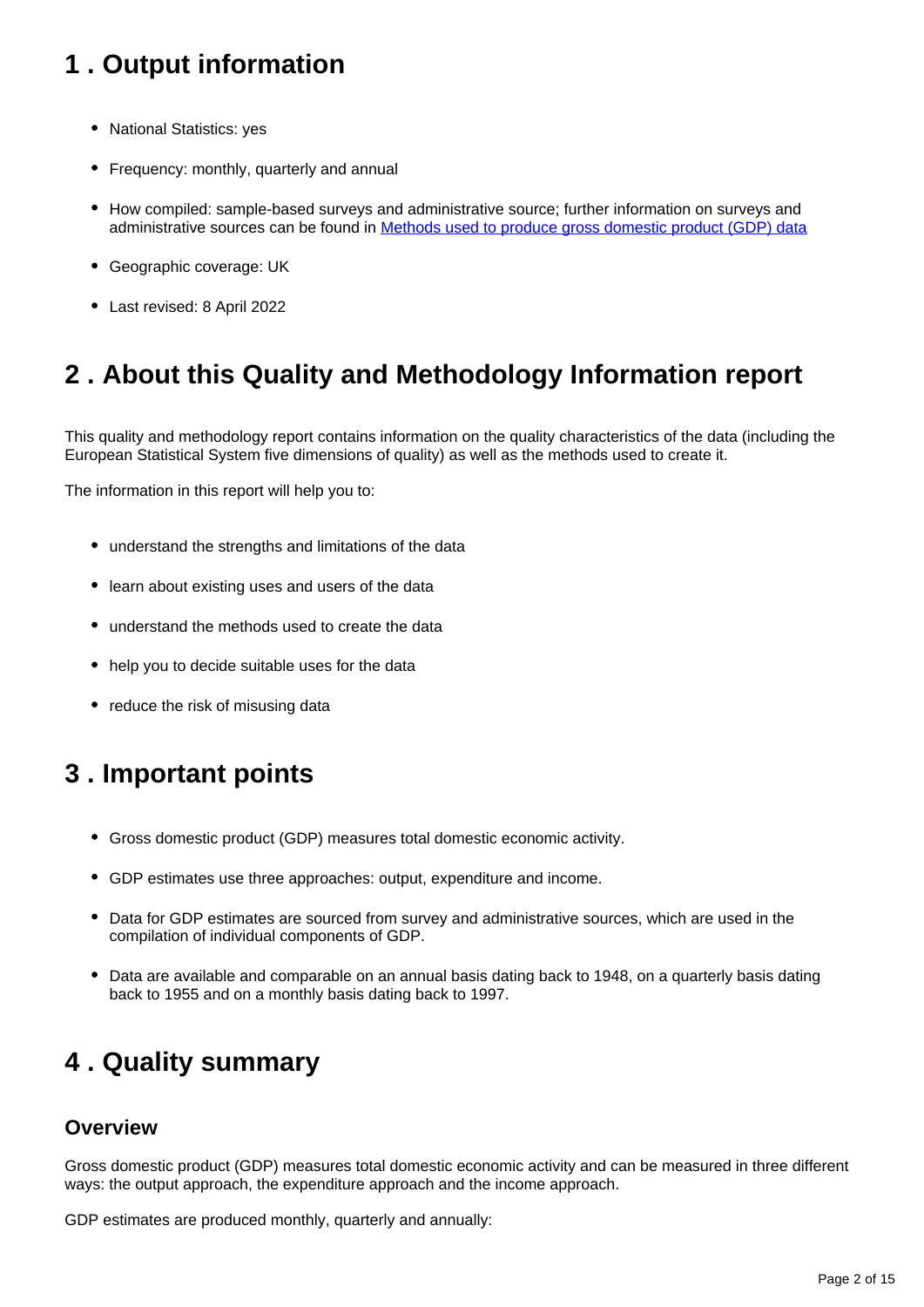- the [GDP monthly estimate](https://www.ons.gov.uk/economy/grossdomesticproductgdp/bulletins/gdpmonthlyestimateuk/previousReleases) consists of output data and is our most timely official estimate of economic growth
- there are two publication stages for the quarterly estimates: the [GDP first quarterly estimate,](https://www.ons.gov.uk/economy/grossdomesticproductgdp/bulletins/gdpfirstquarterlyestimateuk/previousReleases) and the [quarterly national accounts](https://www.ons.gov.uk/economy/grossdomesticproductgdp/bulletins/quarterlynationalaccounts/previousReleases); in addition to output data the quarterly estimates also include expenditure and income data to give a fuller picture of the UK economy
- annual GDP estimates are also published at two different stages: annual estimates are first available once all quarterly data for a given year is available in the quarterly national accounts; annual estimates are then available in the [UK National Accounts, The Blue Book,](https://www.ons.gov.uk/economy/grossdomesticproductgdp/compendium/unitedkingdomnationalaccountsthebluebook/previousReleases) which is usually published in July or October each year (estimates published in the UK National Accounts, The Blue Book are subject to a process of annual reconciliation)

Further information on GDP and the three approaches can be found in the [National accounts methodology](https://www.ons.gov.uk/economy/nationalaccounts/uksectoraccounts/methodologies/nationalaccounts) and [UK national accounts - a guide.](https://www.ons.gov.uk/economy/nationalaccounts/uksectoraccounts/methodologies/aguidetotheuknationalaccountsmarch2020)

#### **Uses and users**

The UK national accounts provide the basis for analysing the economic performance of the country and are used throughout business and research communities, education, media and the general public. The accounts are major inputs to [Her Majesty's Treasury \(HMT\)](https://www.gov.uk/government/organisations/hm-treasury) and [Bank of England](http://www.bankofengland.co.uk/) decisions on fiscal and monetary policy and the forecasts produced by the [Office for Budget Responsibility \(OBR\)](http://budgetresponsibility.org.uk/).

### **Recent improvements**

As part of The Blue Book September 2021 (BB21), major changes from the national accounts' improvement project were implemented.

#### **Improved current price data**

Expanding the supply and use table (SUT) framework to current price and volume has led to more coherent estimates on industry-level gross value added (GVA); industry-level current price annual estimates from within the SUT framework are now richer than those that historically fed our industry short-term volume estimates.

#### **Double deflation**

[Double deflation](https://www.ons.gov.uk/economy/nationalaccounts/uksectoraccounts/methodologies/doubledeflationmethodsanddeflatorimprovementstouknationalaccountsbluebook2021) is widely recognised as the best approach to producing volume estimates of GVA - that is, output minus intermediate consumption.

Under double deflation, for every industry, the current price estimate of its output is deflated by a price index for output and the current price estimate of its inputs is deflated by an input price index. Previously, a single deflator was applied to both intermediate consumption and output and could often lead to a bias in industry-level [estimates of volume GVA.](https://www.ons.gov.uk/economy/nationalaccounts/uksectoraccounts/articles/nationalaccountsarticles/transformationofgrossdomesticproductinbluebook2019) The quality of some deflators was also improved, including telecommunication services and clothing deflators.

#### **Reconciliation of volume estimates in the SUT framework**

Prior to the implementation of double deflation, the SUT framework was only used for balancing current price estimates. Volume measures of GDP were calculated by aligning single deflated production and income measures towards expenditure. Since the extension of these volume measures and implementation of double deflation, this has meant that the expenditure and production estimates are now confronted at a lower industry and product level than previously used.

Further information is available on [specific impacts by industry](https://www.ons.gov.uk/economy/grossdomesticproductgdp/articles/impactofbluebook2021changesonquarterlyandmonthlyvolumeestimatesofgrossdomesticproductbyindustry/2021-09-08), and [the changes in Blue Book 2021.](https://www.ons.gov.uk/economy/nationalaccounts/uksectoraccounts/methodologies/doubledeflationmethodsanddeflatorimprovementstouknationalaccountsbluebook2021)

Notable improvements prior to BB21 include [the new publication model for GDP](https://www.ons.gov.uk/economy/grossdomesticproductgdp/articles/introducinganewpublicationmodelforgdp/2018-04-27) (2018), and the Annual [Purchases Survey](https://www.ons.gov.uk/businessindustryandtrade/business/businessservices/articles/developmentoftheannualpurchasessurvey/2017-12-15) (2015).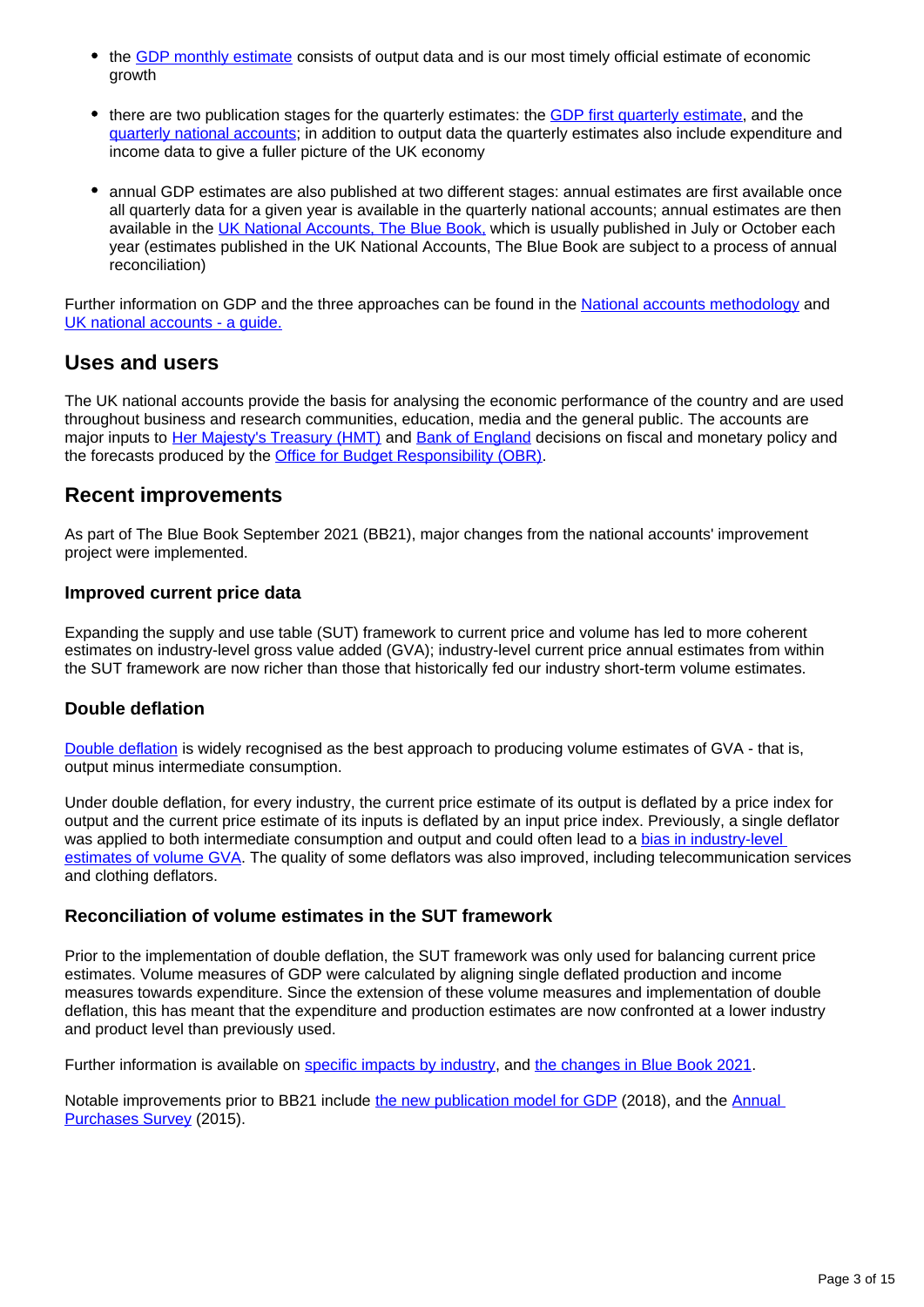## <span id="page-3-0"></span>**5 . Quality characteristics of GDP data**

The following subsections provide a range of information that describe the quality and characteristics of gross domestic product (GDP) data and identifies issues that should be noted when using the output.

### **Relevance**

The degree to which statistical outputs meet users' needs.

The UK National Accounts are compiled in accordance with the [European System of Accounts 2010](http://ec.europa.eu/eurostat/web/esa-2010/overview) (ESA 2010), under EU law. ESA 2010 is itself consistent with the standards set out in the United Nations System of National [Accounts 2008](http://unstats.un.org/unsd/nationalaccount/sna2008.asp) (SNA 2008). Significantly, [gross national income](https://www.ons.gov.uk/economy/grossdomesticproductgdp/datasets/esa2010gnifortheukmappedtoesa1995) (GNI), partially derived from the GDP estimates, will continue to determine the UK contributions to the EU budget until estimates for 2020 are produced.

The national accounts cover the UK, with two quarterly estimates of GDP published each quarter alongside a monthly estimate of GDP.

The GDP monthly estimate, which is based on the output approach, is published around 40 days after the end of the reference month.

The GDP first quarterly estimate is published around six weeks after the end of the reference quarter containing output, expenditure and income data.

Around 13 weeks after the end of the reference quarter, the [quarterly national accounts](https://www.ons.gov.uk/economy/grossdomesticproductgdp/bulletins/quarterlynationalaccounts/previousReleases) is published, which includes a full national accounts dataset with increased data content.

These estimates are again updated in the [UK National Accounts, The Blue Book,](https://www.ons.gov.uk/economy/grossdomesticproductgdp/compendium/unitedkingdomnationalaccountsthebluebook/previousReleases) where a fully balanced dataset is published.

Regional components of the national estimates are available. These are model-based, or derived from surveys that do not give sufficient sample sizes at smaller areas for reliable estimates to be derived. We publish an annual statistical bulletin presenting [regional gross value added\(](https://www.ons.gov.uk/economy/grossvalueaddedgva/bulletins/regionalgrossvalueaddedbalanceduk/previousReleases)GVA) estimates for English regions, Scotland, Wales and Northern Ireland, which include component totals and industry group totals. [Experimental Statistics](https://www.ons.gov.uk/methodology/methodologytopicsandstatisticalconcepts/guidetoexperimentalstatistics) for [GDP](https://www.ons.gov.uk/economy/grossdomesticproductgdp/bulletins/gdpukregionsandcountries/previousReleases)  [by region and country](https://www.ons.gov.uk/economy/grossdomesticproductgdp/bulletins/gdpukregionsandcountries/previousReleases) are also produced using Value Added Tax (VAT) returns.

Data for GDP estimates are sourced from survey and administrative sources, which are used in the compilation of individual components of GDP.

## **Accuracy and reliability**

The degree of closeness between an estimate and the true value.

Some common pitfalls in interpreting data series are: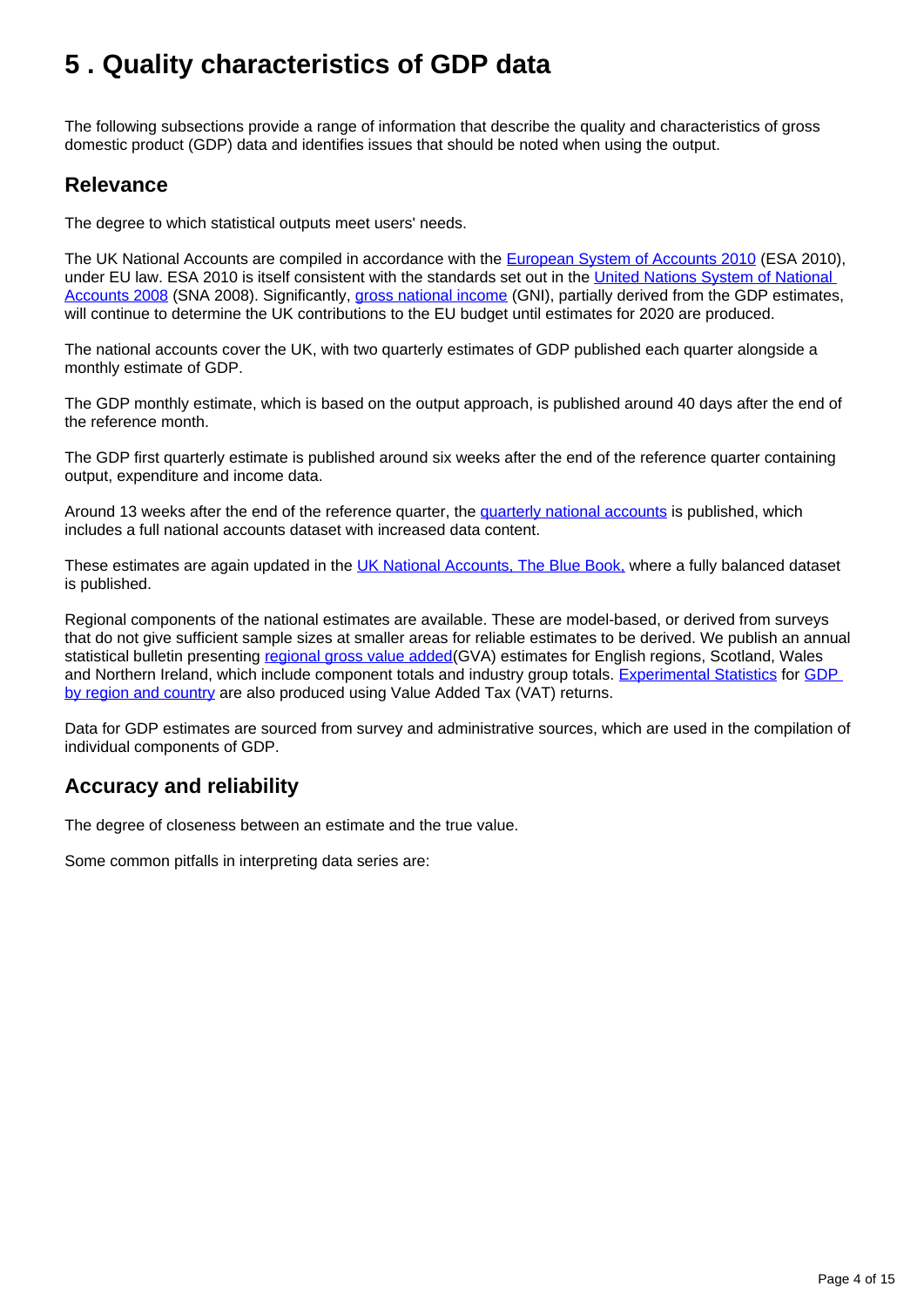- expectations of accuracy and reliability in early estimates are often too high
- early estimates are based on incomplete data
- revisions are an inevitable consequence of the trade-off between timeliness and accuracy

Very few statistical revisions arise as a result of "errors" in the popular sense of the word. All estimates, by definition, are subject to statistical "error". In this context the word refers to the uncertainty inherent in any process or calculation that uses sampling, estimation or modelling. Most revisions reflect either the adoption of new statistical techniques or the incorporation of new information, which allows the statistical error of previous estimates to be reduced. Only rarely are there avoidable "errors" such as human or system failures and such mistakes are made quite clear when they do occur.

Unlike many short-term indicators that we publish, there is no simple way of measuring the accuracy of GDP. All estimates, by definition, are subject to [statistical uncertainty](https://www.ons.gov.uk/methodology/methodologytopicsandstatisticalconcepts/uncertaintyandhowwemeasureit#what-is-uncertainty) and for many well-established statistics we measure and publish the [sampling error and non-sampling error](https://www.ons.gov.uk/methodology/methodologytopicsandstatisticalconcepts/uncertaintyandhowwemeasureit#sampling-the-population) associated with the estimate, using this as an indicator of accuracy.

Since sampling is typically done to determine the characteristics of a whole population, the difference between the sample and population values is considered a sampling error. Non-sampling errors are a result of deviations from the true value that are not a function of the sample chosen, including various systematic errors and any other errors that are not because of sampling.

The estimate of GDP, however, is currently constructed from a wide variety of data sources, some of which are not based on random samples or do not have published sampling and non-sampling errors available. As such it is very difficult to measure both error aspects and their impact on GDP. While development work continues in this area, like all other G7 national statistical institutes, we do not publish a measure of the sampling error or nonsampling error associated with GDP.

One dimension of measuring accuracy is reliability, which is measured using evidence from analyses of revisions to assess the closeness of early estimates to subsequently estimated values. Many users try to minimise the impact of uncertainty by using the historical experience of revisions as a basis for estimating how confident they are in early releases and predicting how far and in what direction the early release might be revised. The estimate is subject to revisions as more data become available, but between the GDP first quarterly estimate and the quarterly national accounts, revisions are typically small (around 0.1 to 0.2 percentage points), with the frequency of upward and downward revisions broadly equal.

Revisions are an inevitable consequence of the trade-off between timeliness and accuracy. It is our role to produce the best possible estimate of GDP using all of the available information at that time. Therefore, the only way to avoid subsequent revisions to GDP as more information becomes available would be to either delay publication until all the relevant information has been received, which could be up to three years after the reference period, or to publish a first estimate and then ignore any subsequent new data and any methodological improvements. So, revisions should be treated as generally a good thing, as long as we document the reasons for them and communicate this to users.

The balance between necessary revisions and revisions for minor issues is achieved through a published [National](https://www.ons.gov.uk/methodology/methodologytopicsandstatisticalconcepts/revisions/revisionspoliciesforeconomicstatistics/nationalaccountsrevisionspolicyupdateddecember2017)  [Accounts Revisions Policy.](https://www.ons.gov.uk/methodology/methodologytopicsandstatisticalconcepts/revisions/revisionspoliciesforeconomicstatistics/nationalaccountsrevisionspolicyupdateddecember2017) The results of revisions analysis are regularly presented in the [GDP statistical bulletins](https://www.ons.gov.uk/economy/grossdomesticproductgdp/bulletins/quarterlynationalaccounts/previousReleases) within the [revision triangles](https://www.ons.gov.uk/economy/grossdomesticproductgdp/datasets/revisionstrianglesforukgdpabmi) and [real-time databases](https://www.ons.gov.uk/economy/grossdomesticproductgdp/datasets/realtimedatabaseforukgdpabmi).

More information and analysis on the revisions to GDP can be found in [GDP revisions in Blue Book, 2020.](https://www.ons.gov.uk/economy/nationalaccounts/uksectoraccounts/articles/gdprevisionsinbluebook2020/2021-06-01)

It is important to note that there are other aspects to accuracy, which revisions analysis cannot attempt to measure. A value can be reliable (as in not revised) without being accurate. Broader ways of examining accuracy are presented in [Accuracy assessment of National Accounts statistics \(2002\) \(PDF, 53.6KB\).](http://www.ons.gov.uk/ons/rel/elmr/economic-trends--discontinued-/no--589--november-2002/accuracy-assessment-of-national-accounts-statistics.pdf) The article describes how basic "raw" data are transformed by a series of adjustments to give the statistical estimates that are used to compile the national accounts.

Accuracy of the short-term estimates of GDP growth can be affected by response rates to important surveys. If a lower response rate than normal is received then there is a decrease in the information base of the estimate in the short-term, and this may possibly lead to an increased chance of revisions in subsequent estimates of GDP.

[The Independent Review of UK Economic Statistics \(2016\)](https://assets.publishing.service.gov.uk/government/uploads/system/uploads/attachment_data/file/507081/2904936_Bean_Review_Web_Accessible.pdf) (PDF, 5.13MB)provides a thorough discussion of accuracy and quality in economic statistics, as well as recommendations for future development.

We are continually working on the methodological changes to improve the accuracy of the national accounts.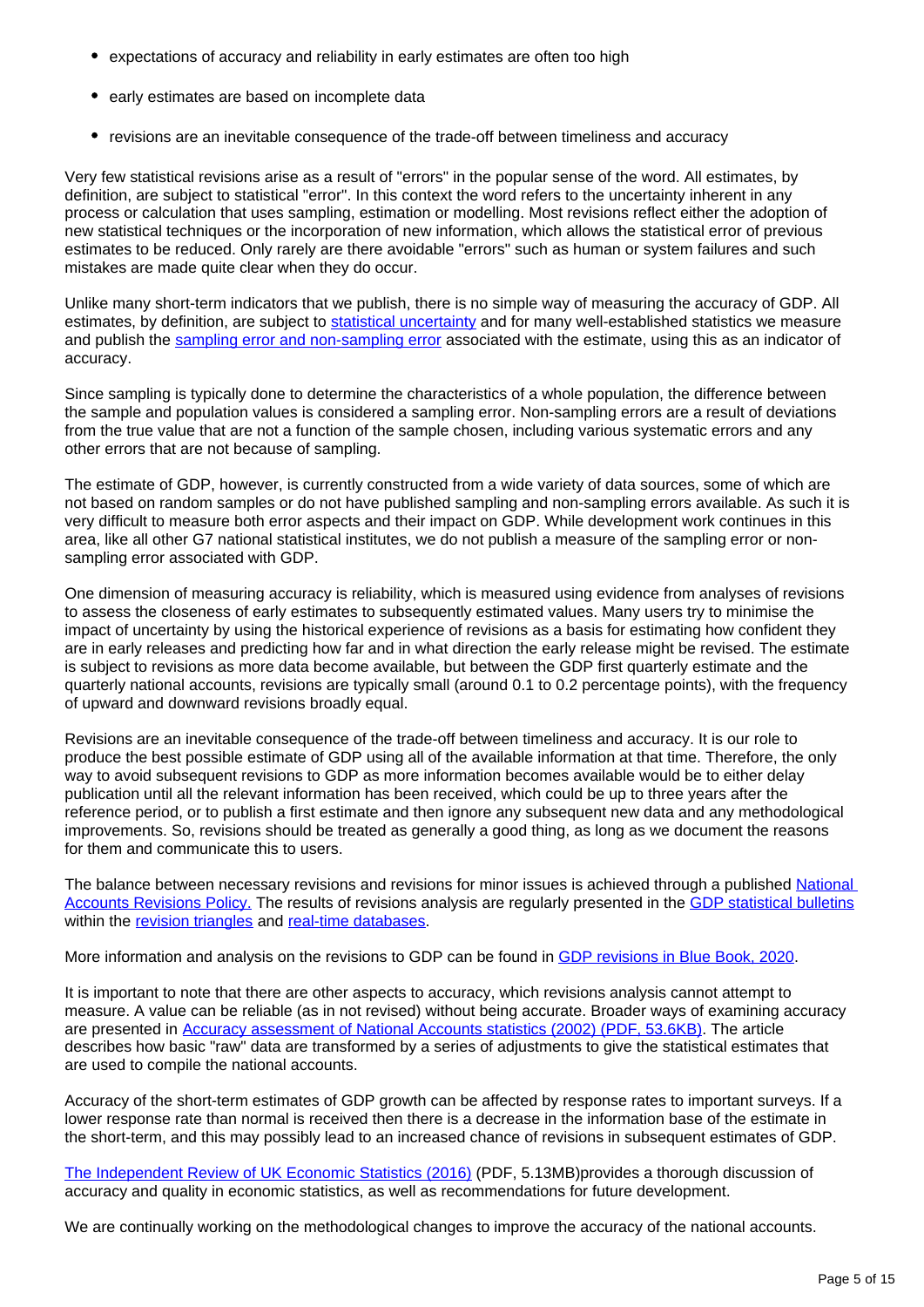The first improvement was the harmonisation of the deflators used across the accounts. The second was the replacement of Retail Prices Index (RPI) series with Consumer Prices Index (CPI) series in forming the deflators. For more information see [Deflation improvements in the UK National Accounts \(2011\) \(PDF, 176KB\).](https://www.google.co.uk/url?sa=t&rct=j&q=&esrc=s&source=web&cd=1&cad=rja&uact=8&ved=0ahUKEwiek_Wl4fPRAhUoL8AKHSMiAnwQFggcMAA&url=https%3A%2F%2Fwww.ons.gov.uk%2Fons%2Fguide-method%2Fmethod-quality%2Fspecific%2Feconomy%2Fnational-accounts%2Farticles%2Fdeflation-improvements-in-the-uk-national-accounts.pdf&usg=AFQjCNFP6MWxCKRPSc9phHHrQsB7cAIPjg) Blue Book 2014 saw an introduction of the European System of Accounts 2010 (ESA 2010) and a series of articles were published explaining the [changes to national accounts](https://www.ons.gov.uk/economy/nationalaccounts/uksectoraccounts/articles/changestonationalaccounts/previousReleases). Blue Book 2021 implemented [double deflation](https://www.ons.gov.uk/economy/nationalaccounts/uksectoraccounts/methodologies/doubledeflationmethodsanddeflatorimprovementstouknationalaccountsbluebook2021) for the first time.

Accompanying each quarterly and annual production cycle, external quality assurers with particular areas of expertise are invited to challenge and report on the statistical and economic coherence of the headline national accounts and component dataset. Current assessors include HM Treasury, Bank of England, National Institute of Economic and Social Research, HM Revenue and Customs and Tax Administration Research Centre. The external quality assurers work to challenge the synergy of the dataset from a full range of views - those of producers, data compilers and users of the statistics - before final sign-off.

## **Coherence and comparability**

Coherence is the degree to which data that are derived from different sources or methods, but refer to the same topic, are similar. Comparability is the degree to which data can be compared over time and domain for example, geographic level.

Since international standards such as [System of National Accounts 2008](http://unstats.un.org/unsd/nationalaccount/sna2008.asp) and [European System of Accounts 2010](http://ec.europa.eu/eurostat/web/esa-2010/overview) are used in the production of the national accounts, the figures should be directly comparable with the accounts of other countries. However, the revisions policies of these countries should be examined before comparing data for back periods. Furthermore, during the coronavirus (COVID-19) pandemic, methodological differences in the [measurement of non-market output](https://www.ons.gov.uk/economy/economicoutputandproductivity/output/methodologies/internationalcomparisonsofthemeasurementofnonmarketoutputduringthecoronaviruscovid19pandemic) have led to challenges in the [comparability of GDP between countries.](https://www.ons.gov.uk/economy/grossdomesticproductgdp/articles/internationalcomparisonsofgdpduringthecoronaviruscovid19pandemic/2021-02-01)

Data in the GDP statistical bulletins are consistent with our following outputs:

- [Index of Services](https://www.ons.gov.uk/economy/economicoutputandproductivity/output/bulletins/indexofservices/previousReleases)
- [Business investment](https://www.ons.gov.uk/economy/grossdomesticproductgdp/bulletins/businessinvestment/previousReleases)
- [Consumer trends](https://www.ons.gov.uk/economy/nationalaccounts/satelliteaccounts/bulletins/consumertrends/previousReleases)
- [Trade in goods \(part of the UK trade release\)](https://www.ons.gov.uk/economy/nationalaccounts/balanceofpayments/bulletins/uktrade/previousReleases)

The only inconsistencies occur when more timely monthly releases introduce revisions in advance of their incorporation into the later quarterly publications. For example, data are not always consistent with trade in goods as the [UK trade release](https://www.ons.gov.uk/economy/nationalaccounts/balanceofpayments/bulletins/uktrade/previousReleases) contains more up-to-date quarterly data.

Please note, in the new approach in Blue Book 2021, balanced estimates of gross value added (GVA) now account for both the outputs produced and inputs consumed by the industry. There are also some coverage differences given the use of the Annual Business Survey in their compilation. As a result, GVA estimates published in the GDP releases will be different from the construction output release. Previous experimental analysis showed that the construction sector has a relatively high level of intermediate consumption and was more likely to be impacted by double deflation.

Inconsistencies with the public sector accounts releases are also possible because of the different revisions policies being applied to these releases.

When annual data first become available (in the February first quarterly estimate release) they contain revisions to previous quarter data. This introduces inconsistencies between the latest [GDP first quarterly estimate](https://www.ons.gov.uk/economy/grossdomesticproductgdp/bulletins/gdpfirstquarterlyestimateuk/previousReleases) data and [sector and financial accounts](http://www.ons.gov.uk/economy/nationalaccounts/uksectoraccounts) data published in the earlier [quarterly national accounts](https://www.ons.gov.uk/economy/grossdomesticproductgdp/bulletins/quarterlynationalaccounts/previousReleases) release.

Another important aspect is the coherence between the three different approaches to the measurement of GDP, which are theoretically equal. However, since they are measured independently, statistical and measurement errors will mean that this is not the case. Further explanation is provided within the "Balancing process" section of this report. These issues also formed a major part of the article [Monitoring the quality of the National Accounts](http://www.ons.gov.uk/ons/rel/elmr/economic-and-labour-market-review/no--3--march-2008/monitoring-the-quality-of-the-national-accounts.pdf)  [\(2008\) \(PDF, 338KB\).](http://www.ons.gov.uk/ons/rel/elmr/economic-and-labour-market-review/no--3--march-2008/monitoring-the-quality-of-the-national-accounts.pdf)

Every effort is made to ensure that the data series is comparable over time, and a comparable time series is available back to 1948 for annual estimates, 1955 for quarterly estimates and 1997 for monthly estimates. Where possible, changes to methodology are applied to the whole series to ensure this comparability is maintained. However, the [National Accounts revision statements](https://www.ons.gov.uk/methodology/methodologytopicsandstatisticalconcepts/revisions) may mean that this is not possible.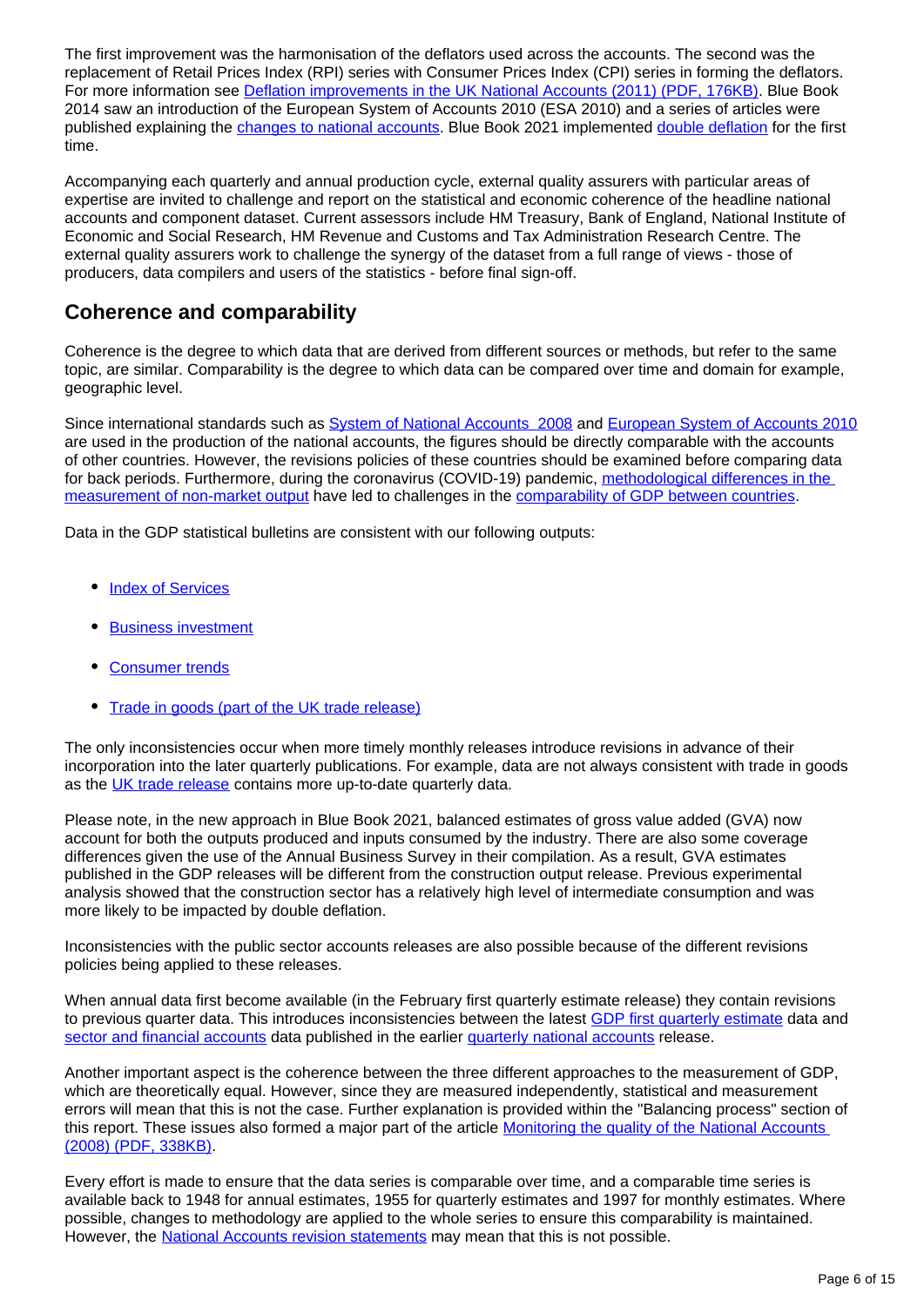## **Accessibility and clarity**

Accessibility is the ease with which users are able to access the data, also reflecting the format in which the data are available and the availability of supporting information. Clarity refers to the quality and sufficiency of the release details, illustrations and accompanying advice.

Our recommended format for [accessible content](https://www.ons.gov.uk/help/accessibility) is a combination of HTML web pages for narrative, charts and graphs, with data being provided in usable formats such as CSV and Excel. Our website also offers users the option to download the narrative in PDF format. In some instances, other software may be used, or may be available on request. Available formats for content published on our website but not produced by us, or referenced on our website but stored elsewhere, may vary. For further information please refer to the contact details on this report.

For information regarding conditions of access to data, please refer to:

- [terms and conditions](https://www.ons.gov.uk/help/termsandconditions)
- [copyright and reuse of published data](https://www.nationalarchives.gov.uk/doc/open-government-licence/version/3/)
- [pre-release access](https://www.statisticsauthority.gov.uk/about-the-authority/uk-statistical-system/legislation/pre-release-access/)

In addition to this Quality and Methodology Information report, basic quality information relevant to each release is available in each GDP statistical bulletin. Advance notice of any forthcoming major changes in methodology for the GDP estimates can be found under [National Accounts methodology and articles](http://www.ons.gov.uk/economy/nationalaccounts/topicspecificmethodology).

In 2020, legislation came into effect requiring [all publications to meet accessibility standards.](https://www.legislation.gov.uk/uksi/2018/952/contents/made) We are currently working to ensure all our spreadsheets can be read using assistive technology in order to comply with these standards. For more information on how the format of our publications is changing, visit Releasing statistics in [spreadsheets](https://gss.civilservice.gov.uk/policy-store/releasing-statistics-in-spreadsheets/).

### **Timeliness and punctuality**

Timeliness refers to the lapse of time between publication and the period to which the data refer. Punctuality refers to the gap between planned and actual publication dates.

GDP estimates are produced on a monthly, quarterly and annual basis:

- monthly GDP estimates, based on the output approach, are published around 40 days after the end of the reference month
- the first quarterly GDP estimates are published around six weeks after the end of the reference period
- updated quarterly GDP estimates as part of the quarterly national accounts are published around 12 weeks after the end of the reference period
- the [UK National Accounts, The Blue Book](https://www.ons.gov.uk/economy/grossdomesticproductgdp/compendium/unitedkingdomnationalaccountsthebluebook/previousReleases) consistent dataset is published either in June or September, six or nine months after the reference period

The [special data dissemination standards](http://dsbb.imf.org/Pages/SDDS/Home.aspx) page on the [International Monetary Fund's](http://www.imf.org/external/index.htm) (IMF) website provides more information on periodicity and timeliness of estimates. To date, the GDP statistical bulletins have always met the pre-announced publication dates.

For more details on related releases, the [release calendar](https://www.ons.gov.uk/releasecalendar) provides 12 months' notice of release dates. In the unlikely event of a change to the pre-announced release schedule, public attention will be drawn to the change and the reasons for the change will be explained fully at the same time, as set out in the Code of Practice for [Statistics.](https://code.statisticsauthority.gov.uk/)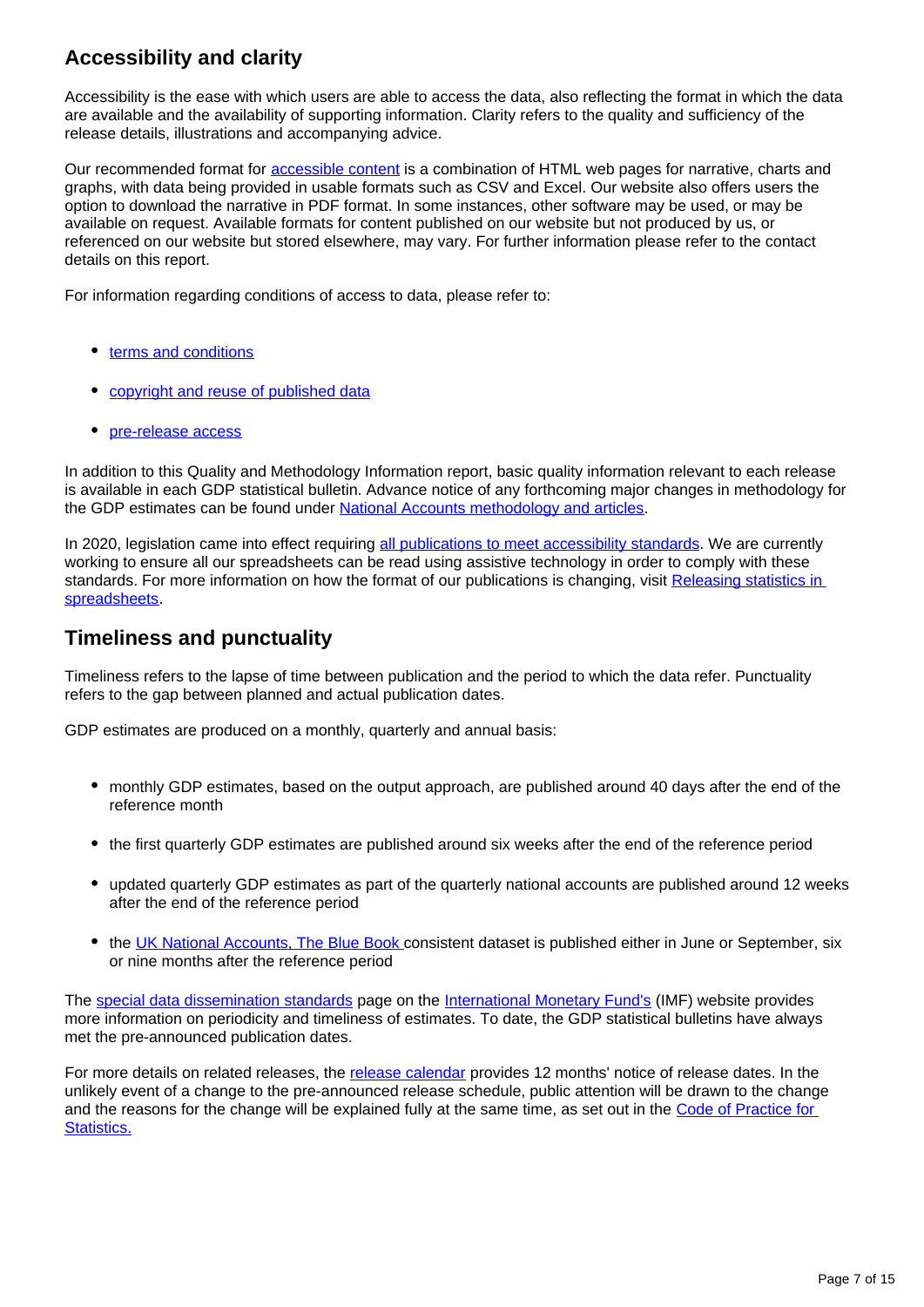## **Concepts and definitions (including list of changes to definitions)**

Concepts and definitions describe the legislation governing the output and a description of the classifications used in the output.

GDP estimates are produced in line with international standards, most notably [European System of Accounts 2010](http://ec.europa.eu/eurostat/web/esa-2010/overview) , which is enforced for all EU member states through [EU council regulation \(EC\) Number 549/2013](http://eur-lex.europa.eu/legal-content/EN/TXT/?qid=1442846165683&uri=CELEX:32013R0549). ESA 2010 is in turn consistent with the United Nations System of National Accounts 2008 ([System of National Accounts 2008\)](http://unstats.un.org/unsd/nationalaccount/sna2008.asp). The SNA 2008 is the recent update of [System of National Accounts 1993](http://unstats.un.org/unsd/nationalaccount/sna1993.asp) and led in turn to the revision of [European System of Accounts 1995](http://ec.europa.eu/eurostat/statistics-explained/index.php/Glossary:European_system_of_national_and_regional_accounts_(ESA95)) forming [European System of Accounts 2010](http://ec.europa.eu/eurostat/web/esa-2010/overview), which has subsequently been implemented in the UK National Accounts, as well as those of all other EU member states.

GDP estimates are compiled using [UK Standard Industrial Classification 2007 \(SIC 2007\)](http://www.ons.gov.uk/methodology/classificationsandstandards/ukstandardindustrialclassificationofeconomicactivities/uksic2007), used for the first time at Blue Book 2011, replacing the previously used [Standard Industrial Classification 2003](http://www.ons.gov.uk/ons/guide-method/classifications/archived-standard-classifications/uk-standard-industrial-classification-1992--sic92-/uk-sic-2003.pdf). The introduction of SIC 2007 for GDP estimates was in keeping with EU regulations and adapted the classifications to changes in the structure of the economy. Important changes in SIC 2007 include a number of new sections giving more service sector detail while the detail in manufacturing is significantly reduced, reflecting the move towards more servicesbased economies over the past 20 years. For further information on the introduction of SIC 2007 see [Implementation of Standard Industrial Classification 2007: December 2009 update, Economic and Labour Market](http://webarchive.nationalarchives.gov.uk/20160105160709/http:/www.ons.gov.uk/ons/rel/elmr/economic-and-labour-market-review/no--12--december-2009/index.html)  [Review, December 2009, Volume 3, Number 12.](http://webarchive.nationalarchives.gov.uk/20160105160709/http:/www.ons.gov.uk/ons/rel/elmr/economic-and-labour-market-review/no--12--december-2009/index.html)

## <span id="page-7-0"></span>**6 . Methods used to produce GDP data**

### **How we collect the data, main data sources and accuracy**

We produce a comprehensive set of national accounts of which the main components are:

- monthly, quarterly and annual gross domestic product (GDP) estimates
- quarterly and annual sector and financial accounts
- financial and non-financial balance sheets

The production and publication of each GDP release is managed by a highly skilled team with a strong emphasis on statistical, analytical and economic debate throughout the production process to publish the headline GDP estimate and components.

[Trade statistics,](https://www.ons.gov.uk/economy/nationalaccounts/balanceofpayments/bulletins/uktrade/previousReleases) [balance of payments,](https://www.ons.gov.uk/economy/nationalaccounts/balanceofpayments/bulletins/balanceofpayments/previousReleases) [public sector accounts](http://www.ons.gov.uk/economy/governmentpublicsectorandtaxes/publicsectorfinance) and other short-term indicators of economic activity are all integrated within the system of national accounts.

It is important to emphasise that the national accounts are estimates of an underlying reality, based on statistical surveys, forecasts and models; they are not compiled through "accounting" in the common sense of the word.

GDP estimates use three approaches, which are theoretically equal:

- output (or production) the output approach to measuring gross domestic product (GDP) involves estimating production activity within the UK economy
- expenditure the expenditure approach is the sum of all final expenditures within the economy, that is, all expenditure on goods and services that are not used up or transformed in the production process
- income the income approach adds up all income generated by production in the form of gross operating surplus (profits), compensation of employees (CoE) (income from employment), mixed income (selfemployment income) and taxes on products and production less subsidies for the whole economy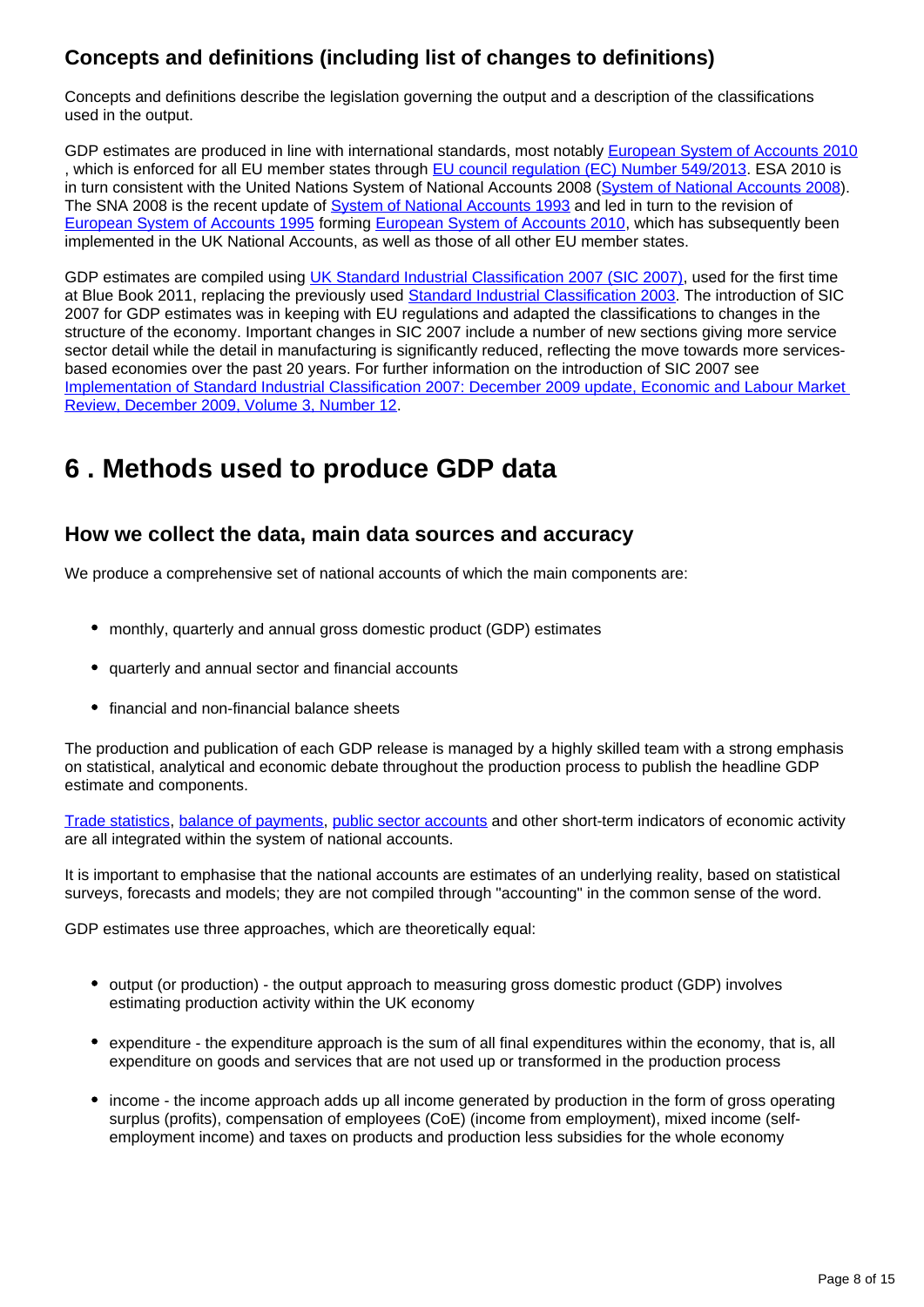#### **Output approach**

The output approach is based upon the following data sources which feed into the [Index of Production](https://www.ons.gov.uk/economy/economicoutputandproductivity/output/bulletins/indexofproduction/previousReleases) (IoP), [Index of Services](https://www.ons.gov.uk/economy/economicoutputandproductivity/output/bulletins/indexofservices/previousReleases) (IoS), [Output in the construction industry](https://www.ons.gov.uk/businessindustryandtrade/constructionindustry/datasets/outputintheconstructionindustry) and [Retail Sales Index](https://www.ons.gov.uk/businessindustryandtrade/retailindustry/bulletins/retailsales/previousReleases) (RSI). As a result, the output approach to GDP is compiled from:

- data from our surveys including the [Monthly Business Survey](http://www.ons.gov.uk/ons/about-ons/get-involved/taking-part-in-a-survey/information-for-businesses/a-to-z-of-business-surveys/monthly-business-survey--production-and-services-/index.html) (this information is gathered directly from businesses) and **[Construction Output Survey](http://www.ons.gov.uk/ons/about-ons/get-involved/taking-part-in-a-survey/information-for-businesses/a-to-z-of-business-surveys/monthly-business-survey--construction-and-allied-trades-/index.html)**
- short-run forecasts and models where data have not yet been collected or are not yet available
- our other outputs
- administrative data (for example, Value Added Tax (VAT))

The estimates are then deflated by a variety of sources including lower-level components of the [Consumer Price](https://www.ons.gov.uk/economy/inflationandpriceindices/bulletins/consumerpriceinflation/previousReleases)  [Index](https://www.ons.gov.uk/economy/inflationandpriceindices/bulletins/consumerpriceinflation/previousReleases), [Producer Price Index](https://www.ons.gov.uk/economy/inflationandpriceindices/bulletins/producerpriceinflation/previousReleases) and [Services Producer Price Index.](https://www.ons.gov.uk/economy/inflationandpriceindices/bulletins/servicesproducerpriceindices/previousReleases)

VAT turnover data have been used to estimate parts of the output approach of gross domestic product from the [Quarterly national accounts release](https://www.ons.gov.uk/economy/grossdomesticproductgdp/bulletins/quarterlynationalaccounts/julytoseptember2017) published on 22 December 2017 onwards. This is part of our ongoing effort to transform the way we use large, externally-collected administrative data to supplement data collected via Office for National Statistics (ONS) surveys. VAT turnover for small- and medium-sized businesses, for selected industries covered by the monthly business surveys, is used to estimate growth rates. The overall level of output is still derived from the Annual Business Survey (ABS) and other annual benchmark sources. Further information regarding the use of VAT turnover data is available in VAT turnover implementation into national accounts: [December 2017 update](https://www.ons.gov.uk/economy/grossdomesticproductgdp/articles/vatturnoverinitialresearchanalysisuk/december).

#### **Expenditure approach**

The expenditure approach is based upon the following data sources which feed in to [consumer trends](http://www.ons.gov.uk/economy/nationalaccounts/satelliteaccounts/bulletins/consumertrends/previousReleases), business [investment,](https://www.ons.gov.uk/economy/grossdomesticproductgdp/bulletins/businessinvestment/previousReleases) [UK trade](https://www.ons.gov.uk/economy/nationalaccounts/balanceofpayments/bulletins/uktrade/previousReleases) and [public sector finances.](https://www.ons.gov.uk/economy/governmentpublicsectorandtaxes/publicsectorfinance/bulletins/publicsectorfinances/previousReleases) As a result, the expenditure approach to GDP is compiled from:

- data from our surveys including the [Living Costs and Food Survey](http://www.ons.gov.uk/ons/about-ons/get-involved/taking-part-in-a-survey/information-for-households/a-to-z-of-household-and-individual-surveys/living-costs-and-food-survey/index.html) (LCF), Quarterly Acquisitions and [Disposals of Capital Assets](http://www.ons.gov.uk/ons/about-ons/get-involved/taking-part-in-a-survey/information-for-businesses/a-to-z-of-business-surveys/quarterly-acquisitions-and-disposals-of-capital-assets-survey/index.html) (QCAS), [Quarterly Stocks Survey](http://www.ons.gov.uk/ons/about-ons/get-involved/taking-part-in-a-survey/information-for-businesses/a-to-z-of-business-surveys/quarterly-stocks-survey/index.html), [International Trade in Services Survey](http://www.ons.gov.uk/ons/rel/itis/international-trade-in-services/index.html) (ITIS), [International Trade in Goods Survey](https://www.ons.gov.uk/businessindustryandtrade/internationaltrade/datasets/uktradeingoodsbyclassificationofproductbyactivity) and [Construction Output Survey](http://www.ons.gov.uk/ons/about-ons/get-involved/taking-part-in-a-survey/information-for-businesses/a-to-z-of-business-surveys/monthly-business-survey--construction-and-allied-trades-/index.html)
- short-run forecasts and models where data has not yet been collected or is not yet available
- our other outputs
- administrative data

The estimates are then deflated by a variety of sources including lower-level components of the [Consumer Price](https://www.ons.gov.uk/economy/inflationandpriceindices/bulletins/consumerpriceinflation/previousReleases)  [Index](https://www.ons.gov.uk/economy/inflationandpriceindices/bulletins/consumerpriceinflation/previousReleases), [Producer Price Index](https://www.ons.gov.uk/economy/inflationandpriceindices/bulletins/producerpriceinflation/previousReleases) and [Services Producer Price Index.](https://www.ons.gov.uk/economy/inflationandpriceindices/bulletins/servicesproducerpriceindices/previousReleases)

#### **Income approach**

The income approach is based upon the following:

- data from our surveys including the **Quarterly Operating Profits Survey**, [Average Weekly Earnings](http://www.ons.gov.uk/ons/taxonomy/index.html?nscl=Weekly%20Earnings) (AWE), [General Insurance Survey,](http://www.ons.gov.uk/ons/about-ons/get-involved/taking-part-in-a-survey/information-for-businesses/a-to-z-of-business-surveys/quarterly-survey-of-insurance-companies/index.html) [Investment Trusts Survey](http://www.ons.gov.uk/ons/about-ons/get-involved/taking-part-in-a-survey/information-for-businesses/a-to-z-of-business-surveys/investment-trusts-quarterly-return-of-transactions/index.html) and [Financial Services Survey](https://www.ons.gov.uk/surveys/informationforbusinesses/businesssurveys/financialservicessurvey)
- short-run forecasts and models where data have not yet been collected or are not yet available
- our other outputs
- administrative data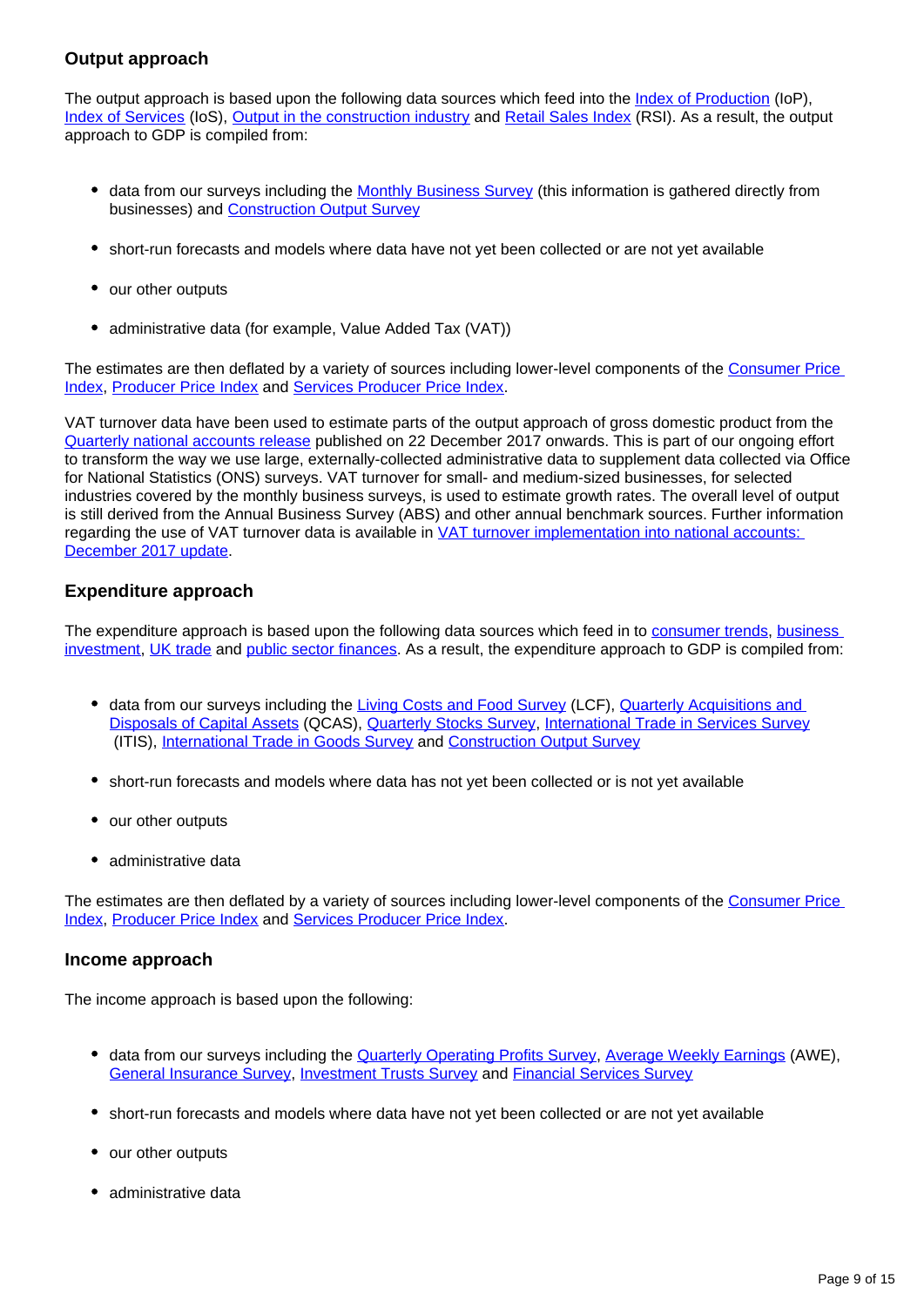### **How we process the data**

There are different methods for annual and quarterly estimation with subsequent integration. There are two main principles driving GDP estimation in the UK.

#### **Principle 1**

The level of GDP is best estimated using a [supply use framework](https://www.ons.gov.uk/economy/nationalaccounts/supplyandusetables); this breaks the economy down to display transactions of all goods and services between industries and final consumers in the UK, enabling GDP to be based on a fully consistent set of components.

#### **Principle 2**

Short-term growth is best estimated using the output approach to GDP and the other two approaches are brought in line with the output approach through careful analysis of the coherence of the three approaches.

The three measures become coherent in the long-term through the use of a [supply and use framework.](https://www.ons.gov.uk/economy/nationalaccounts/supplyandusetables) This enables differences between the estimates of supply and use of specific products to be investigated, and the accounts adjusted to ensure a balance.

We publish information on the methods for balancing the output, income and expenditure approaches to [measuring GDP.](https://www.google.co.uk/url?sa=t&rct=j&q=&esrc=s&source=web&cd=1&cad=rja&uact=8&ved=0ahUKEwiFgqqzlfHRAhXpD8AKHX3GCnYQFggcMAA&url=https%3A%2F%2Fwww.ons.gov.uk%2Fons%2Fexternal-links%2Fons---pdfs-only%2Fbalancing-the-three-approaches-to-measuring-gross-domestic-product--2012.html&usg=AFQjCNF3YUrNv1JaiIVztuWjnhph6iLTqw)

In the short run, there are not enough data available to produce a full supply and use balancing table (SUT). The first step in increasing the coherence of the raw data received is adjustment for quality by national accounts experts following comprehensive analysis and investigation of possible incoherencies.

Estimates of quarterly growth from the expenditure and income sides are brought into line with the estimate measured from the output side in the latest two quarters. The output approach is taken to be the best estimate of growth in the short-term. Before this, headline quarterly GDP is an average of the three approaches.

It takes around two years for us to produce annually balanced estimates of GDP in a SUT framework because of the time it takes to collect and process our data completely. Estimates over the course of the pandemic period, covering 2020 and 2021, have not yet been fully balanced within our annual SUT framework.

Table 1 shows that based on the March 2022 [quarterly national accounts:](https://www.ons.gov.uk/economy/grossdomesticproductgdp/bulletins/quarterlynationalaccounts/octobertodecember2021#measuring-the-data)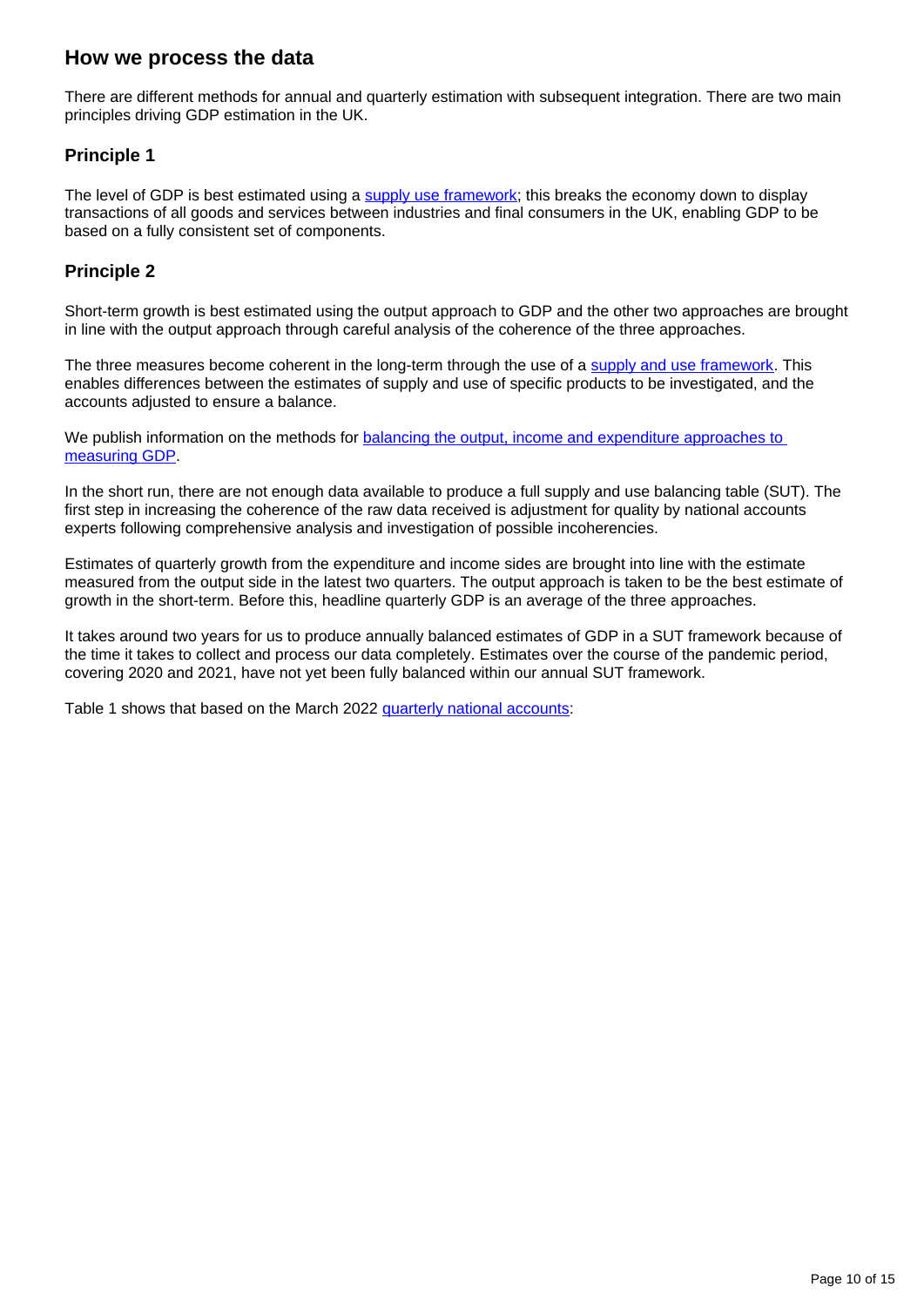- data up to the last supply use balanced year (2019) are fully reconciled using the annual SUT framework there is one single estimate for all periods that have been fully balanced, which cover up to the end of 2019
- data from Quarter 1 (Jan to Mar) 2020 to Quarter 2 (Apr to June) 2021 are balanced from all three approaches to produce an average - that is, the headline GDP figure reflects the average growth rates of the output, income and expenditure measures
- data from Quarter 3 (July to Sept) to Quarter 4 (Oct to Dec) 2021 are led by the output measure with expenditure and income balanced to produce headline GDP - the headline GDP figure reflects the output growth rate, which income and expenditure are balanced to

Table 1: Comparison of three measures and average GDP, quarter-on-quarter and cumulative growth in comparison with Quarter 4 (Oct to Dec) 2019

|                                 | <b>Average GDP</b> | <b>Expenditure</b> | <b>Income</b> | <b>Output</b> |
|---------------------------------|--------------------|--------------------|---------------|---------------|
| Quarter on quarter growth rates |                    |                    |               |               |
| 2019 Q4                         | 0                  | 0                  | 0             | 0             |
| 2020 Q1                         | $-2.5$             | $-2.7$             | $-2.2$        | $-2.7$        |
| 2020 Q2                         | $-19.4$            | $-18.7$            | $-20.4$       | $-19.3$       |
| 2020 Q3                         | 17.6               | 16.9               | 18            | 17.9          |
| 2020 Q4                         | 1.5                | 1.2                | 1.8           | 1.5           |
| 2021 Q1                         | $-1.2$             | $-1.3$             | $-1$          | $-1.3$        |
| 2021 Q2                         | 5.6                | 5.5                | 5.7           | 5.5           |
| 2021 Q3                         | 0.9                | 0.9                | 0.9           | 0.9           |
| 2021 Q4                         | 1.3                | 1.3                | 1.3           | 1.3           |
| <b>Cumulative position</b>      |                    |                    |               |               |
| 2019 Q4 to<br>2021 Q4           | $-0.1$             | $-0.4$             | 0.1           | 0.1           |

Source: Office for National Statistics

#### Notes

- 1. Estimates of monthly GDP are comparable with the output-based estimates.
- 2. The headline GDP figure for Quarter 1 (Jan to Mar) 2020 to Quarter 2 (Apr to June) 2021 is the average of the expenditure, income and output GDP unrounded growth rates.

For these most recent quarterly periods that have not yet been subject to a full balancing process in a SUT framework, we confront our data and balance the three measures of quarterly GDP. This is achieved by the following methods.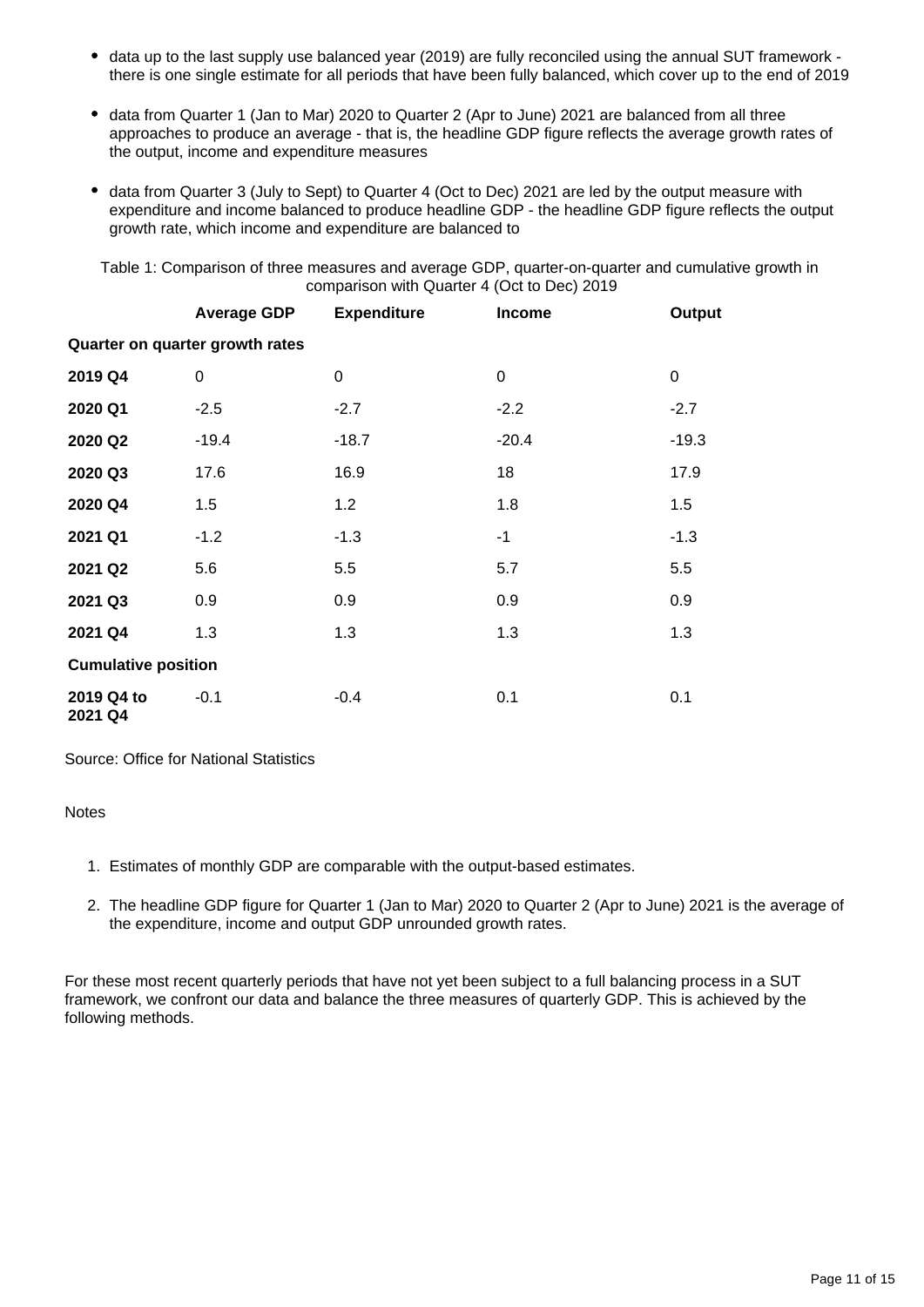#### **Alignment adjustments**

The alignment adjustment is applied to the component of the accounts that is conceptually the most difficult to measure and which has the suspected lowest accuracy on a quarterly basis. It is applied to the series "changes in inventories" (on the expenditure side) and "gross operating surplus of private non-financial corporations" (on the income side).

The alignment adjustment acts to offset transactions that have a timing of recording effect. For example, if the production of a good occurs in one quarter but the household consumption of that good is recorded in the following quarter, then the alignment adjustments will help to balance both quarters across all three measures of GDP. The alignment adjustments have a target of positive or negative £3 billion per quarter, although this may be exceeded when it is proving to be particularly challenging to achieve a balance. However, as the purpose is one of adjusting for timing effects within a year, the alignment adjustment will sum to zero on a calendar year basis. As such, it has no effect on the annual difference in GDP.

The size of these alignment adjustments is one measure of coherence of the accounts, and is published in the [GDP first quarterly estimate](https://www.ons.gov.uk/economy/grossdomesticproductgdp/bulletins/gdpfirstquarterlyestimateuk/previousReleases) and the [quarterly national accounts](https://www.ons.gov.uk/economy/grossdomesticproductgdp/bulletins/quarterlynationalaccounts/previousReleases). These alignment adjustments sum to zero annually as output is not thought to be the best estimate of annual growth, because, unlike expenditure and income, output does not feed into the supply and use framework that is used to balance GDP.

#### **Statistical discrepancy**

Further to the alignment adjustments, a statistical discrepancy remains between the three approaches until supply and use balancing is run and this is also published. This is the difference between the sum of the expenditure components and average GDP and is published likewise for income components. These are detailed in Table M of the GDP first quarterly estimate and the quarterly national accounts.

The residual error is the amount by which the expenditure-based approach to measuring GDP exceeds the income-based estimate. It is also the sum of the statistical discrepancy (expenditure) with sign reversed and the statistical discrepancy (income) with natural sign (Table L of the quarterly national accounts statistical bulletin).

#### **Coherence adjustments**

These reflect where there are quality concerns around specific components. These coherence adjustments are undertaken through consultation with our data experts, which are applied to where there is known [data uncertainty](https://www.ons.gov.uk/methodology/methodologytopicsandstatisticalconcepts/uncertaintyandhowwemeasureit#what-is-uncertainty) . [Coherence adjustments are published in measuring the data](https://www.ons.gov.uk/economy/grossdomesticproductgdp/bulletins/quarterlynationalaccounts/apriltojune2021#measuring-the-data) as part of the regular GDP releases.

Although a limited audience have access to GDP data ahead of publication, those involved in the process are selected to ensure each GDP balance achieves a rigorous statistical and economic challenge. A "balancing meeting" is held during each production round, where GDP and its components are assessed against a range of external indicators and a focus on GDP headline components. The data are challenged to ensure consistency and plausibility of the GDP balance. We recognise the importance of transparency and have an additional section in our GDP statistical bulletins where the balancing adjustments applied - size and the components targeted - are published.

### **Deflation**

Nominal GDP (GDP in current prices) gives the value of GDP at a specific point in time. Growth in nominal GDP reflects the effects of inflation, as well as real GDP growth; it reflects changes in value terms. Real GDP (GDP chained volume measures) excludes any inflationary issues and reflects the changes in volume terms. Using chained volume measures makes use of more up-to-date weights and is therefore more relevant. We have published an article that shows [the chain-linking methods in UK national accounts.](https://www.ons.gov.uk/economy/nationalaccounts/uksectoraccounts/methodologies/chainlinkingmethodsusedwithintheuknationalaccounts)

### **Seasonal adjustment**

The headline estimates of quarterly GDP are seasonally adjusted (non-seasonally adjusted versions are available in the [UK economic accounts\)](https://www.ons.gov.uk/economy/grossdomesticproductgdp/datasets/unitedkingdomeconomicaccounts). Seasonal adjustment is the process of removing the variations associated with the time of year, or the arrangement of the calendar, from a data time series.

GDP estimates, as for many data time series, are difficult to analyse using raw data because seasonal effects dominate short-term movements. Identifying and removing the seasonal component leaves the trend and irregular components.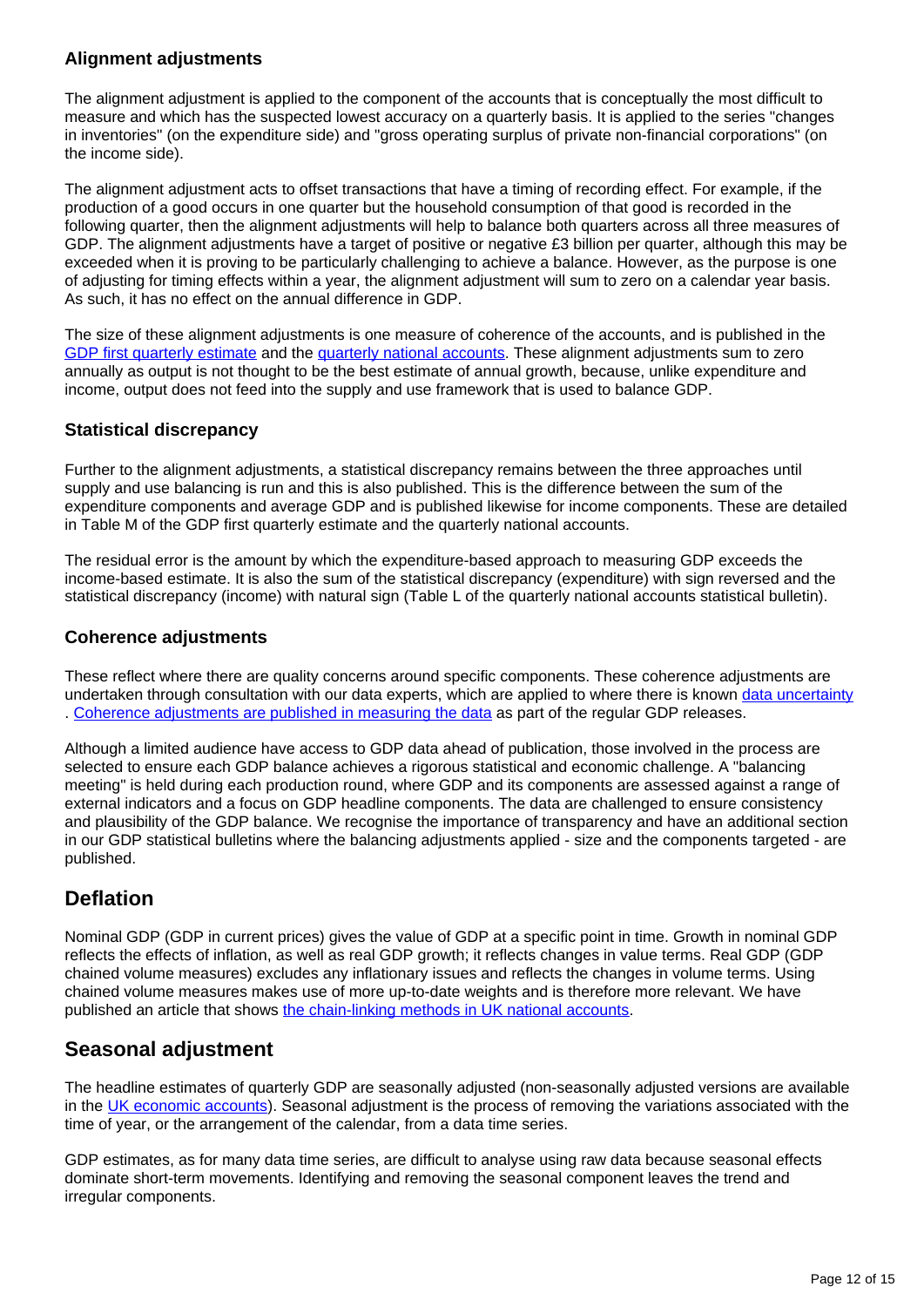## **How we quality assure and validate the data**

These data are subject to many layers of vigorous quality assurance, from clarity and confirmation of individual unit data direct from the business contact to scrutiny of data at the macro level. Other sources of data include other government departments and administrative data, including Value Added Tax (VAT) data from Her Majesty's Revenue and Customs (HMRC), which are subject to quality checks and challenges from us. By comparing and contrasting these different sources, the national accounts produce a single picture of the economy which is consistent, coherent and fully integrated.

#### **How we disseminate the data**

There are four main stages in the GDP production process.

#### **1. GDP monthly estimate**

This monthly estimate of GDP is based on information on output (production) only and is published around 40 days after the end of the reference month. This is our most timely estimate of GDP and data content at this production stage is approximately 80%.

#### **2. GDP first quarterly estimate**

This is the first quarterly estimate of GDP and is published around six weeks after the end of the reference quarter.

In this release, we have around 80% data content for the output measure, 60% data content for the expenditure measure and 40% data content for the income measure.

The output approach is thought to be the best indicator of growth in the short-term. However, at this point, any conflicting information from the expenditure or income sides would be used to inform the average estimate of GDP.

#### **3. Quarterly national accounts**

The next estimate, the quarterly national accounts, is published around 13 weeks after the end of the reference quarter.

In this release we produce a full set of quarterly economic accounts, updating and expanding the information made available in the earlier estimate as well as updating estimates for earlier quarters in the current year and normally the previous year. Fuller survey data for components of each of the expenditure, output and income approaches are available.

At this point the output approach to GDP is based upon 100% data content. There is also around 75% data content available to produce estimates of GDP from the expenditure approach and around 85% data content from the income approach. The output approach is still taken to be the best estimate of short-term growth, although again, the other approaches are used to inform the average measure of GDP, as well as to construct the sector and financial accounts.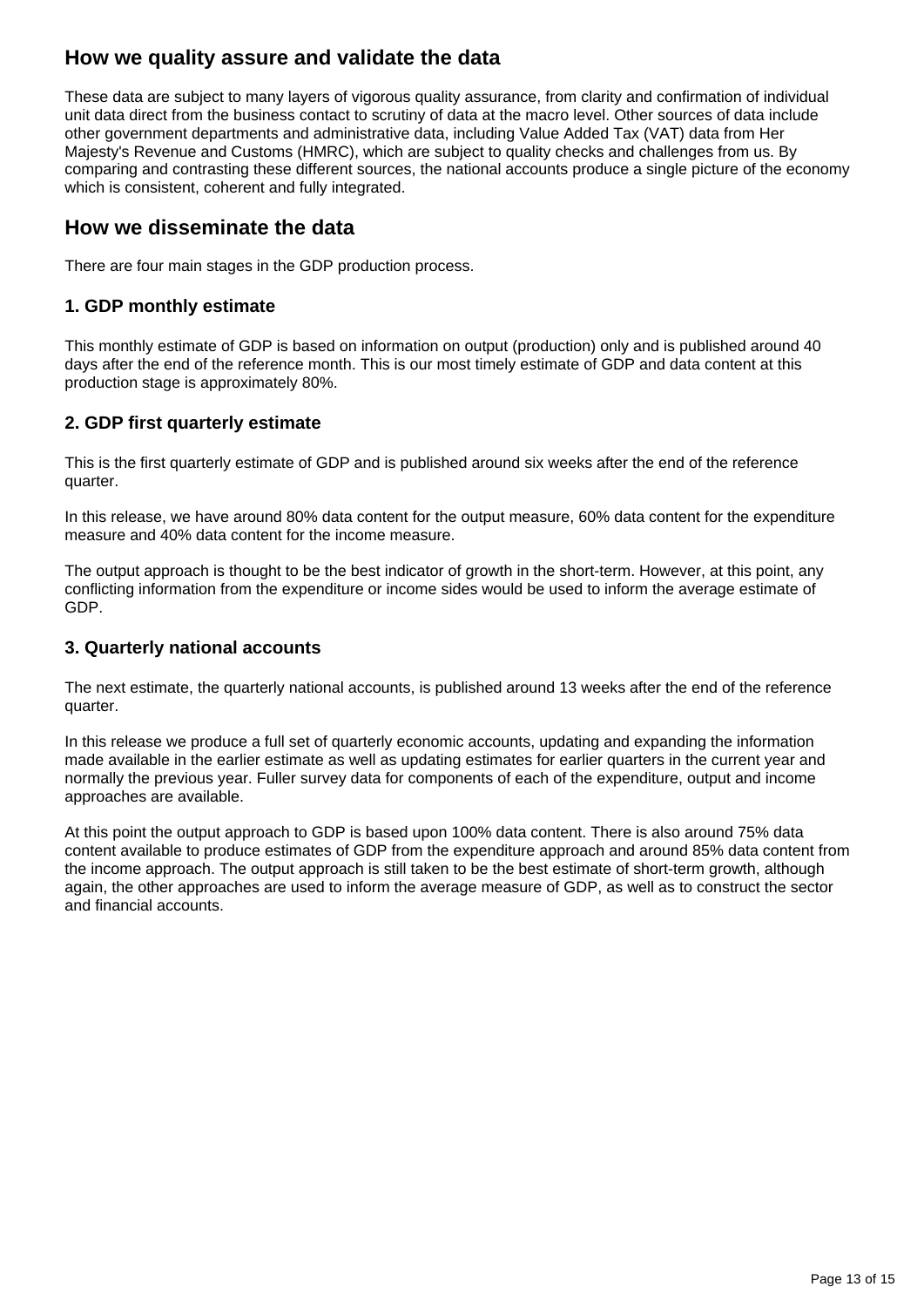#### **4. UK National Accounts, The Blue Book**

Annual estimates are published in the [UK National Accounts, The Blue Book,](https://www.ons.gov.uk/economy/grossdomesticproductgdp/datasets/bluebook) usually in July or October each year. The Blue Book is an annual estimate, however, it is not the first annual estimate that we make. It is the point of annual reconciliation of data sources.

The quarterly data are updated again during the production of the first estimate of annual GDP, as data from new and more comprehensive annual data sources become available. The second time an annual estimate is published in the Blue Book, supply and use balancing is applied to the estimate for the first time. The supply and use balancing is re-run in subsequent Blue Books using further benchmark data.

The Blue Book publication will be consistent with the relevant UK quarterly national accounts of either June or September depending on the Blue Book timing.

Methodological improvements may also be made during the publication of the Blue Book; [Impact on GDP current](https://www.ons.gov.uk/economy/nationalaccounts/uksectoraccounts/articles/nationalaccountsarticles/impactongdpcurrentpriceandchainedvolumemeasureannualandquarterlyestimates1997to2016)  [price and chained volume measure annual and quarterly estimates: 1997 to 2016](https://www.ons.gov.uk/economy/nationalaccounts/uksectoraccounts/articles/nationalaccountsarticles/impactongdpcurrentpriceandchainedvolumemeasureannualandquarterlyestimates1997to2016) describes the changes introduced at Blue Book 2018, [Double deflation methods and deflator improvements to UK National Accounts:](https://www.ons.gov.uk/economy/nationalaccounts/uksectoraccounts/methodologies/doubledeflationmethodsanddeflatorimprovementstouknationalaccountsbluebook2021)  [Blue Book 2021](https://www.ons.gov.uk/economy/nationalaccounts/uksectoraccounts/methodologies/doubledeflationmethodsanddeflatorimprovementstouknationalaccountsbluebook2021) describes the changes introduced at Blue Book 2021.

#### **How we review and maintain the data processes**

User engagement surveys for the then second estimate of GDP and the quarterly national accounts were conducted from May to July 2015. In accordance with the [Code of Practice for Statistics](https://code.statisticsauthority.gov.uk/) requirements, the objectives of the user engagement surveys were to investigate:

- who the users of the statistical product were
- what the statistics were used for (including the decisions they informed)
- users' perceptions of the quality of the statistics, statistical presentation and statistical commentary
- users' perceptions of the statistical service in relation to this particular statistical product

There are currently no user engagement surveys planned for any GDP publications, however, we are continually assessing whether further surveys are required.

## <span id="page-13-0"></span>**7 . Other information**

### **Output quality trade-offs**

Trade-offs are the extent to which different dimensions of quality are balanced against each other.

There is a trade-off between accuracy and timeliness. Provisional outputs are timely, but less firmly based.

Estimates may be revised during intermediate stages. These are explained under the section "How the output is created".